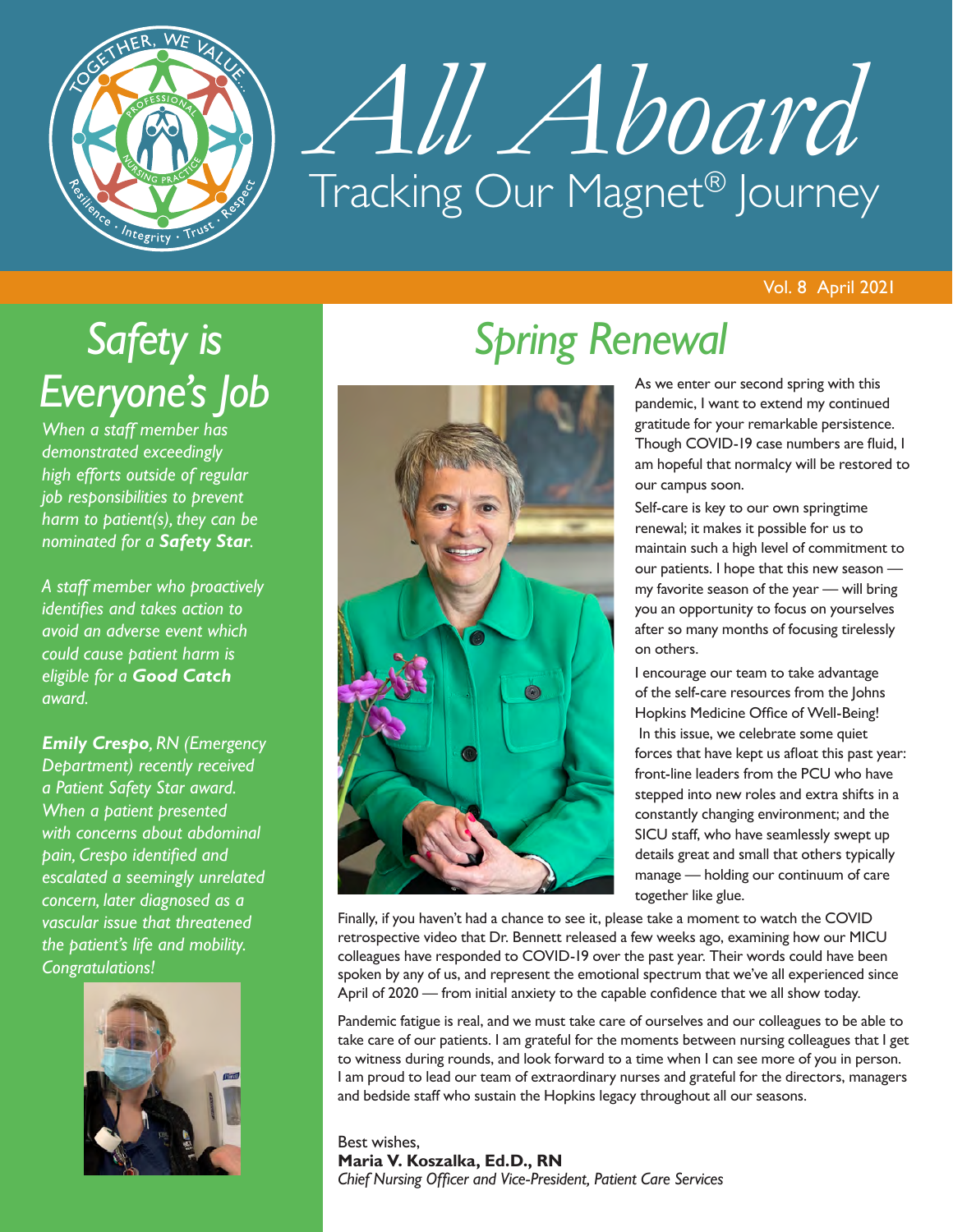# **Coming Right Up**

**Nominations** are now being accepted for the Nurse of the Year as well as Support Staff of the Year awards, both of which recognize excellence in professional clinical practice. **All nominations must be submitted by April 16, 2021**

**Nursing Week begins May 6** 

### **Next Stop**

*Employee Experience, Safety Culture and Nursing Excellence Survey will be held Wednesday, April 21, through Sunday, May 9. A link to the survey will be emailed.*

*Charge Nurse Workshop will be held on April 21. Register in MyLearning.*

# Congratulations to the VP Award Winners

#### *Innovator Award: The Patient Care Coordinators of the Nurse Staffing Office*

This team is using real-time metrics to track performance on five key performance indicators. Their success is home-grown and their solutions were identified, built and sustained as a team.

#### *Award: Respiratory Care & Covid-19: Respiratory Care Services*

Respiratory is an exemplary team, well-regarded by the units in which they're embedded, and critical to our success with COVID.

#### *Bullseye Award: On the Move in 6 Surg*

During COVID, 6 Surg strengthened their own care and they identified creative ways to engage the patients in their own recovery, while improving their routinely stellar communication on their unit.

#### *Unsung Hero: Director of Nursing for Medicine Michelle D'Alessandro, DNP, RN, NEA-BC*  Although her days are long, D'Alessandro has been a warrior throughout this year of pandemic,

and comes up with innovative solutions on the fly, as new problems present themselves. She is a Hopkins Hero!

#### *Spirit of Service: NICU's lactation consultants Alice Dawkins and Denise Perseghin*  During COVID, NICU lactation consultants Alice Dawkins, BSN, RN, ILBC, and Denise Perseghin, RN, ILBC, won a grant to support moms providing breast milk for their babies in the NICU, around our campus and out in the community.

# PCU Front Line Leaders Stretch Into New Roles *Transformational Leadership*

#### *What is it about the Progressive Care Unit (PCU) that fosters such elasticity?*

The team of 75 sees every level of patient acuity- acute, intermediate and hosted intensive care beds during the pandemic. They care for patients with many conditions: cardiac, pulmonary, med-surg and now COVID. And they have the confidence to take on new things, knowing that they have a team behind them that feels like family.

"They come in each day not knowing what types of patients are in the beds, or how their unit will be configured," says Patient Care Manager **Chrissy Kontogeorgos, DNP, RN, PCCN**.



*Chrissy Kontogeorgos, second from right, leads the Progressive Care Unit.*

"The PCU nurses have redeployed, retrained and upskilled to take care of critical patients when they were needed last spring and summer. We carved out ICU beds on our unit for patients who would normally be served by the MICU. Our IMC-level patients are now sharing space with less acute patients. Our team created an overflow COVID IMC unit on the Wenz orthopaedic unit, in a physical environment that wasn't designed for that type of care. I've learned that these nurses can figure out literally anything on their own. They have stepped up, completely independently."

Though the arsenal to battle against COVID has grown, and we see hopeful signs that the pandemic may soon decline, the pandemic-forged family ties on the PCU, and throughout the house, will persist. Learn about a few of the PCU nurses who continually shine, and what keeps them motivated one year into the pandemic.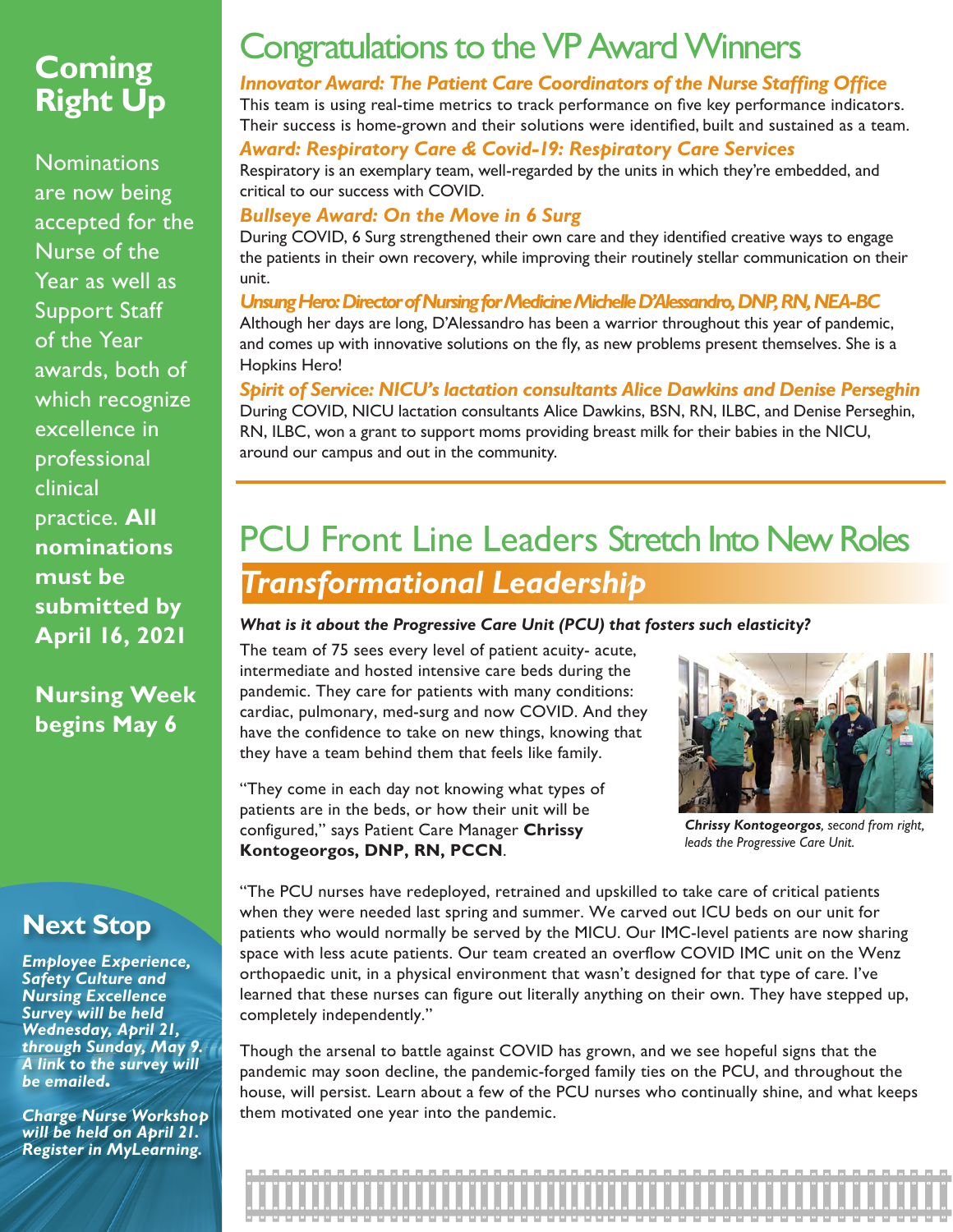

*Charge Nurse on Wenz IMC*

#### *A Gift of Personal Connection*

A PCU nurse for more than two decades, **Chris Smythe**, **RN**, has run charge on the Wenz IMC unit for COVID patients since October. A people person who loves to chat, she was drawn to nursing for the work schedule (three 12-hour shifts), and stayed for the connections she has formed with her colleagues, who are like family to her.

When the PCU was asked to staff a new bio-mode IMC unit on Wenz, Smythe jumped in. She now works four shifts a week. She thinks that COVID has brought out the best in people who cope well with chaos and are able to accept change. After so many years of working on PCU exposed her to a broad spectrum of disease, Smythe was confident that she could work with a new team of colleagues and travel nurses to staff the new unit.

Says Smythe, "With the unpredictable nature of COVID, patients can turn bad so quickly! We watch them really carefully, since it takes a lot of work just to get in and out of the patients' rooms. It's a constant state of heightened awareness and is such a blessing to see these patients go home." *Christina Smythe, RN*

### *"Perception is how you make your own happiness."*

#### *A Family Affair*

"Taking care of each other— not just our patients—really contributes to the longevity of our staff on the PCU," says charge nurse **Lynnika Branch**, **MSN**, **RN**. A nurse on the unit for 11 years, Branch was a tech before that; her now-manager Kontogeorgos was her preceptor. She counts her sister and her niece among her colleagues at Johns Hopkins Bayview.

She has known since childhood that she wanted to help people, and feels like she was built for times like these. "I signed up to help people, regardless. It was never in doubt that I would be on the front lines of the pandemic, although I was concerned for my family at the beginning."

As a nurse, Branch has continually worked her way up through patient care, from Baltimore City Public Schools through a master of science in nursing at Notre Dame.

As someone who has been in a supporting role, now leading charge, Branch tries to lead by example, supporting new RNs and new graduates personally, to show them what teamwork looks like on their unit. "No question is a dumb question," she tells her newest coworkers. "I still have questions every shift!"



*Lynnika Branch, MSN, RN, pictured center Charge Nurse on PCU*

#### *"We lead by example and are all in this together."*



*Leila Laya, BSN, RN, PCCN, pictured center, New Charge Nurse, night shift*

*"Something about the pandemic triggered my interest in going a little further."*

#### *Hesitant, but Willing to Lead*

**Leila Laya**, **BSN**, **RN**, **PCCN**, was visiting her parents in her native Philippines in November 2019 when COVID struck, stranding her more than 8,600 miles from Johns Hopkins Bayview. She was watching the international news on YouTube, trying to keep up with the pandemic as it spread across the world while she was on lockdown in the South Pacific. In June 2020, she was finally able to travel to the U.S., where she has worked as a nurse for more than 16 years, including eight on the PCU.

"We were already a few months into the pandemic by the time I returned, and we knew what we were doing. We all want to step up and be flexible, and it was about time for me. Before, I was working only in my comfort zone."

As a new charge, Laya says she is "hesitant, but willing. I thought I was ready. I love to take care of people—it's challenging and fulfilling. People are so appreciative of our care."

Laya says that the PCU team is motivated by Kontogeorgos' confidence in them "She knows we can do it. We want to do our best for her—she has faith in us, and we can see it. Our patients are hard and the workload is heavy, but our teamwork makes it seem a little lighter."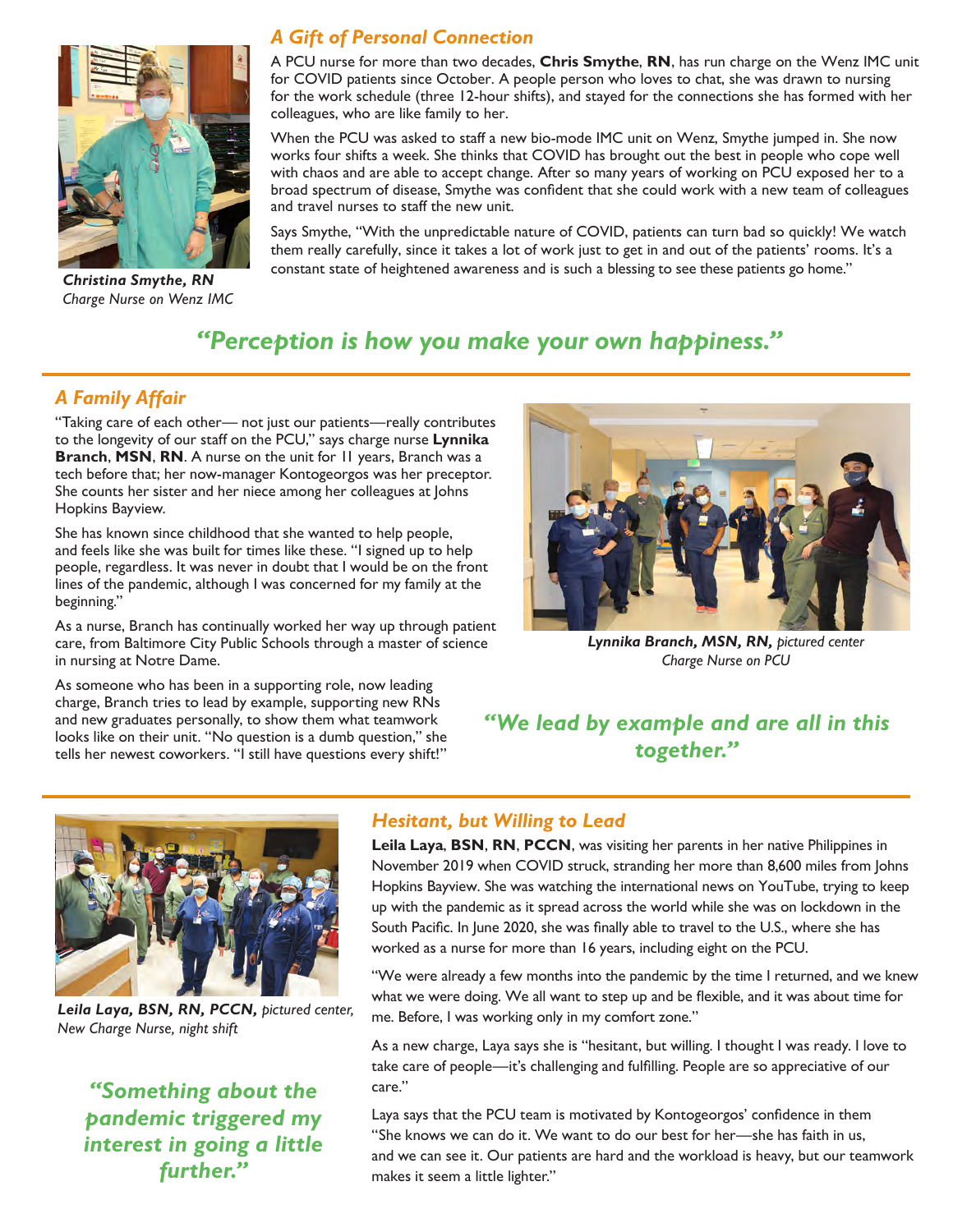#### *Become a Better Version of Yourself*

When charge nurse **Nyeisha Benton**, graduated as a new RN, only night shift assignments were available, so working at nights became her life's routine. After starting as a patient care technician and monitor tech, Benton worked her way through nursing school, including the on-campus Notre Dame cohort where she completed her BSN.

Now a kindergarten mom, Benton has grown in many ways, and credits her PCU family with motivating her to become a better version of herself—as a person and as a nurse. In a teaching hospital, she explains, "people don't judge you for not knowing everything. I was in that same position at one time, with those same feelings, and my team embraced me and helped me understand that it's OK to not know everything."

The strength of their family bonds isn't limited to the PCU staff. "Our patients are our priority. They can't have their families with them right now, so I am here to be their family. They are loved by someone, and while I am with them for my 12 hours, I am going to love on them like they're my own."



*Nyeisha Benton, BSN, RN,* pictured left, *Charge Nurse, night shift*

*"This is definitely my purpose this is what it's all about."*



Congratulations to **Kristen Beaver, RN**, from the labor and delivery unit of maternal-child health. She was nominated for a DAISY Award by a colleague for her quick thinking and compassionate care for a patient in crisis.

# SICU Holds the House Together

#### *Exemplary Professional Practice*

#### *Specialties are their specialty!*

The staff of the surgical ICU (SICU) is a small, nimble team that cares for surgical and trauma patients along with overflow from the other ICUs. During COVID, this the team has to handle critical patients who are commonly admitted to other specialized units: neuro, burn, cardiac and medicine, caring for a medically diverse cencus that averages nearly 20% higher than usual.

Now that resources are so lean across the Medical Center, the SICU nurses' agility and broad skillset often requires them to tackle cases that stretch their scope of practice: different procedures, new equipment, locum tenens providers, novel medications, unknown conditions. Even the most seasoned nurses have gained new knowledge and insight.

They've grown their complex critical care skills that are specialty care native to different ICUs, like transcutaneous pacing, monitoring diabetic ketoacidosis (DKA), conducting post-stroke neurologic assessments and burn care.

However, the SICU team is known for an adaptable spirit of service, and in 2020, they used it to benefit their community right on campus.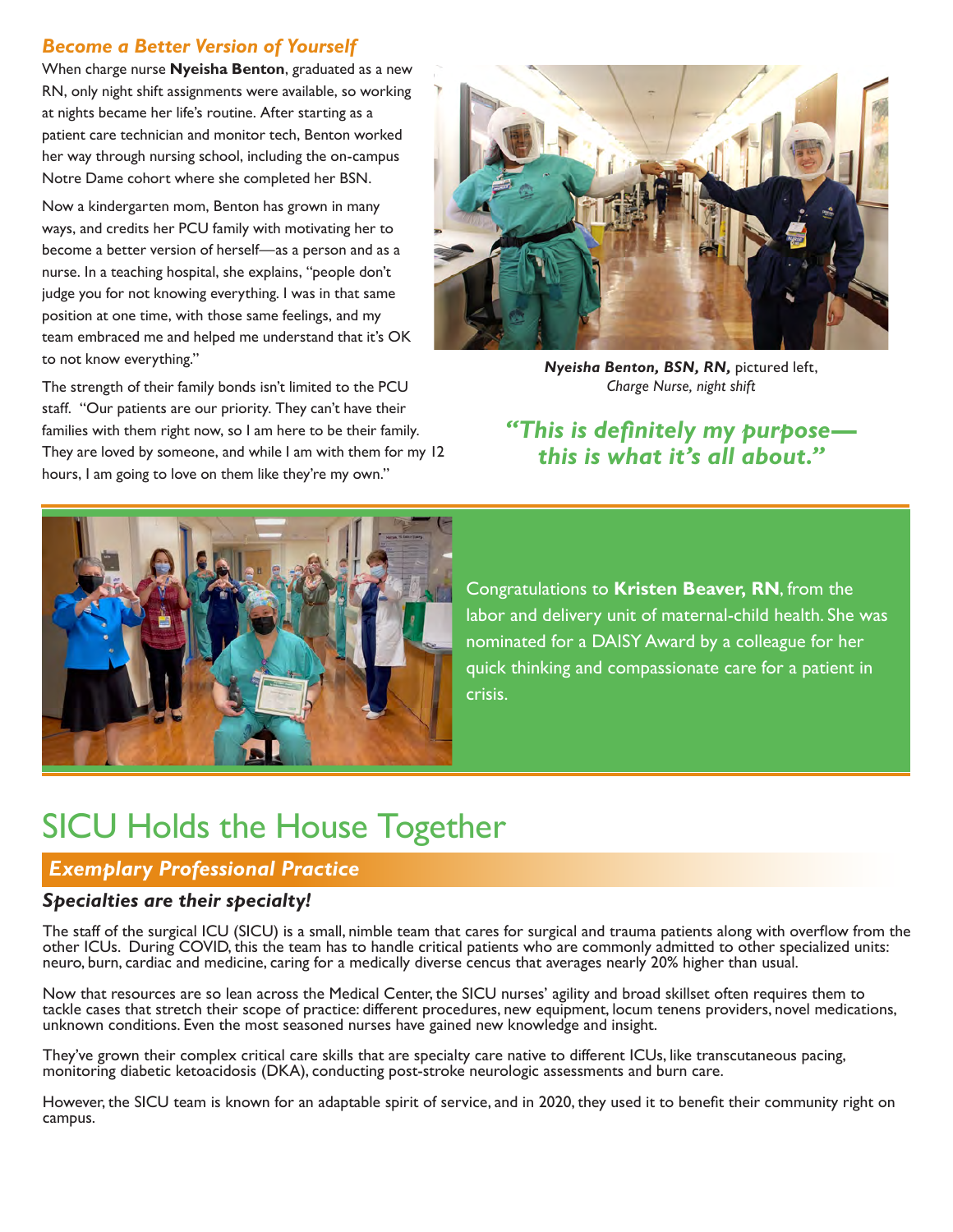# *Rapid Response Team*

The SICU exclusively answers rapid response calls, taking over a responsibility that was held by the MICU staff for more than a year. Many of the RRT calls escalate to be Code Blue calls instead, as the patients are in more critical condition than the RRT can safely manage. Additionally, the SICU nurses had to pause their role assisting the ER with level one trauma patients to assume the RRT responsibility, which was a great sacrifice for them.

# *COVID care overflow*

During COVID, the SICU staffs "COVID crash beds" on their unit, where they care for COVID positive patients in two existing negative pressure rooms. In addition to taking on the role of hosting COVID crash beds, the SICU cares for their own surgical COVID patients as well as COVID patients who have had neurosurgical interventions and burn injuries. This presents a complicated division of labor on their unit, and also includes the challenge of responding quickly to patients with surgical stressors while grappling with PPE and masking.

# *Training and Supporting New Colleagues*

Advanced hire orientees, new grads, float pool, travelers and redeployed nurses from the PACU all receive weeks of training from the SICU team, which features clinically advanced senior nurses who have extensive knowledge about the institution and its people.

Says float pool patient care manager **Nicci Domanski**, **MSN**, **RN**, "The SICU has gone above and beyond to help to meet the orientation needs of new FP staff, Advanced Hires, and Travelers. They ensure that the orientees feel welcomed and part of the team from day one. I was especially moved by a recent collaboration. When I reached out to them, the entire team- **Julie Keenan** the PCM, **Yvette Wilson** the CNS, **Bonnie Hall**, the educator, and S**tephanie Deighton**, ACE nurse, all rallied together and came up with a plan to help a new nurse succeed. They have positive energy, a "can do" attitude, and an inclusive spirit. Working with them is never work at all!"

Says Director of Nursing **Kim Goldsborough**, **DNP**, **RN**, "I think this is the spirit of the unit, one that has grown in the face of the pandemic. This group has pulled together, grown as a team and rallies in the face of challenges. I am sincerely proud of this team and their 'we can do it' culture."

The SICU team serves the whole house. We celebrate the SICU for their service to their colleagues, for using their skills for the good of both patients and coworkers, and for quietly, consistently doing extraordinary work.